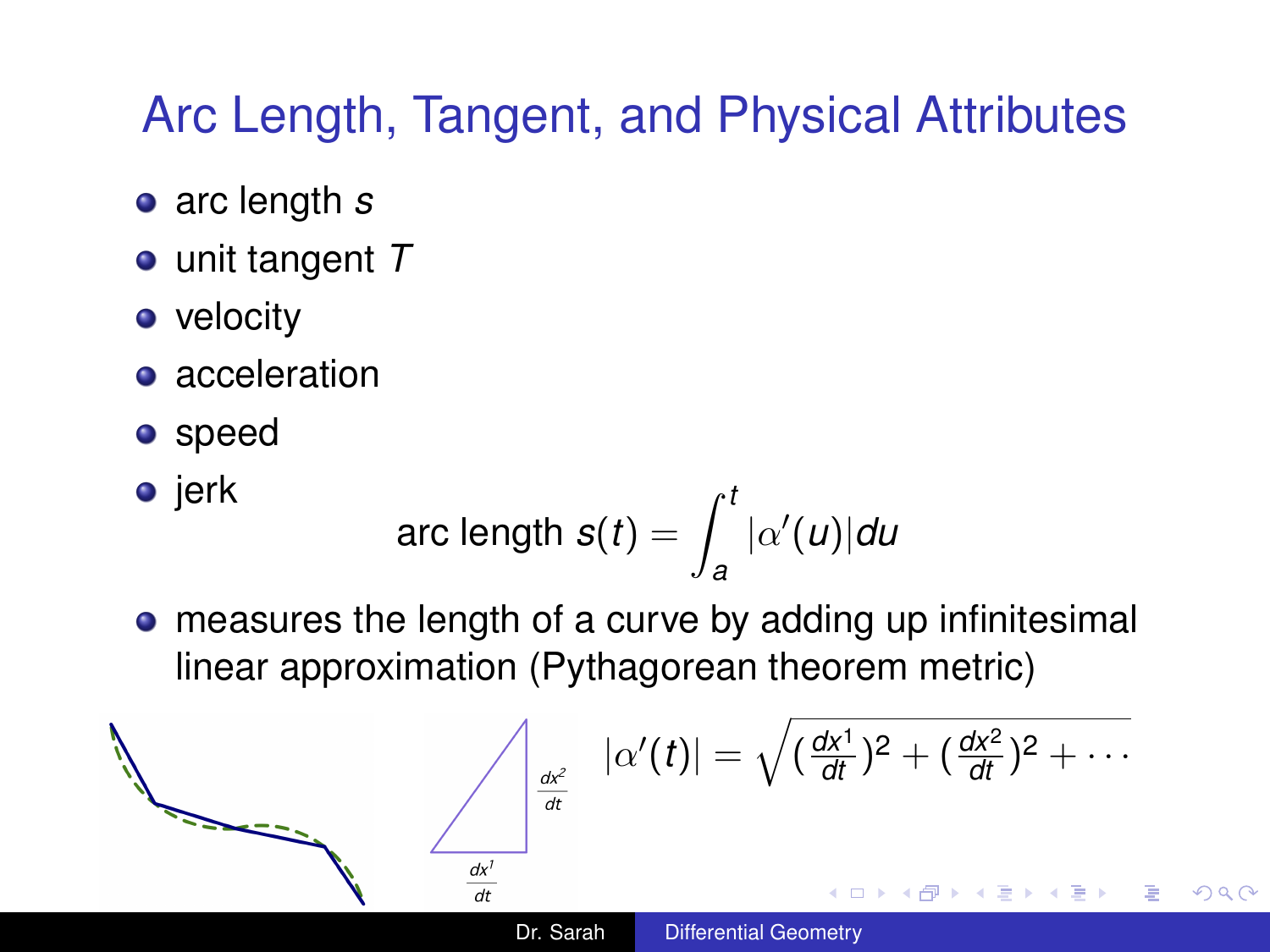## Arc Length *s* Simplifies Computations

If  $\alpha$  is a differentiable curve that is regular then  $\alpha$  can be reparameterized by arc length *s* to have unit speed/tangent



[https://www.khanacademy.org/science/physics/one-dimensional-motion/](https://www.khanacademy.org/science/physics/one-dimensional-motion/acceleration-tutorial/a/acceleration-article)

[acceleration-tutorial/a/acceleration-article](https://www.khanacademy.org/science/physics/one-dimensional-motion/acceleration-tutorial/a/acceleration-article)

イロメ イ押 メイヨメ イヨメ

 $2Q$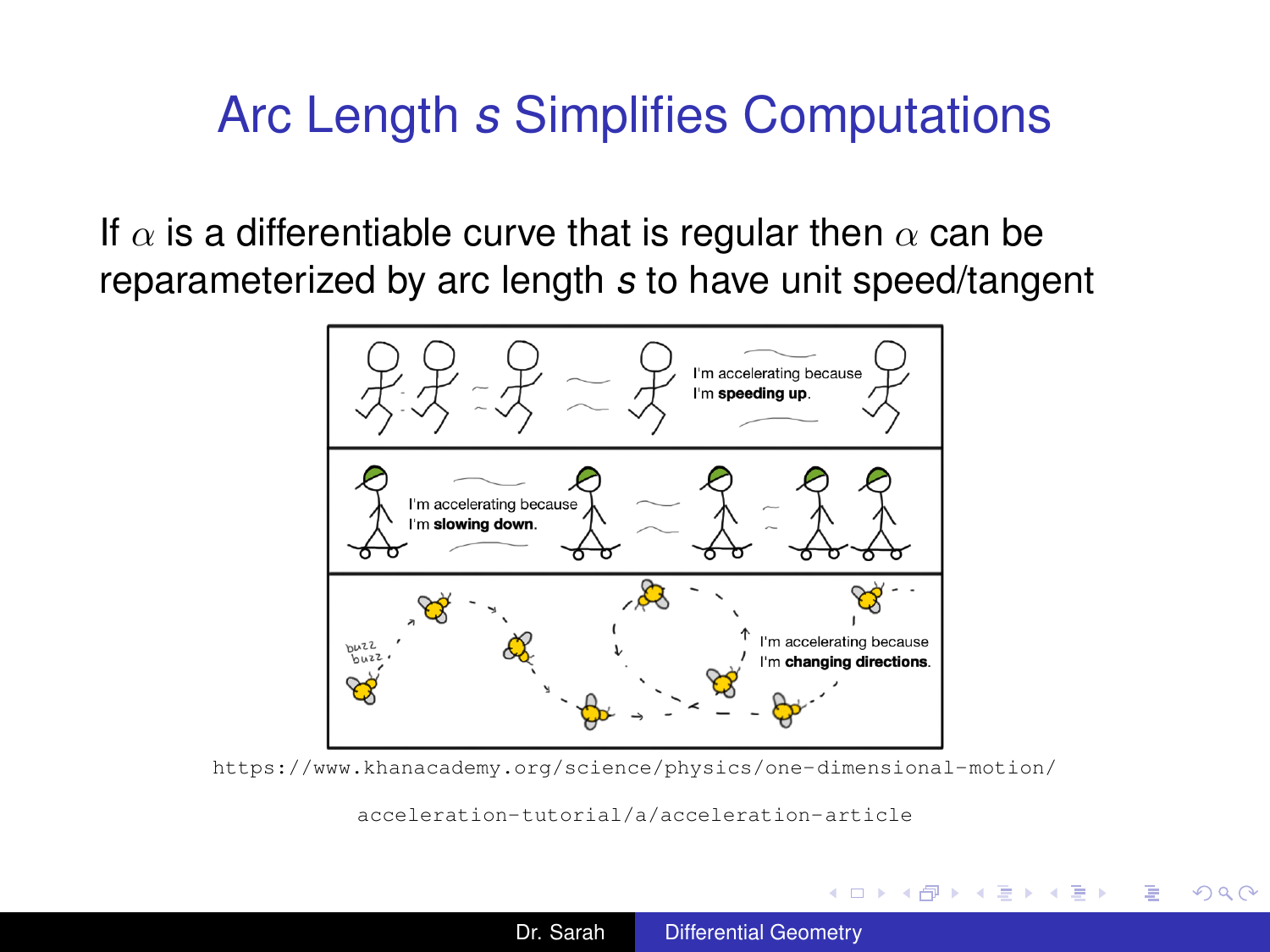- Compute arc length  $\boldsymbol{s}(t) = \int_{\pi}^{t} |\alpha'(\theta)|d\theta$
- 2 Write the inverse function *t*(*s*) by solving for *t*
- Reparameterize the curve by arc length  $\beta(s) = \alpha(t(s))$

$$
s(t) = \int -cot(\theta)d\theta =
$$

K ロ ▶ K 御 ▶ K ヨ ▶ K ヨ ▶ ...

D.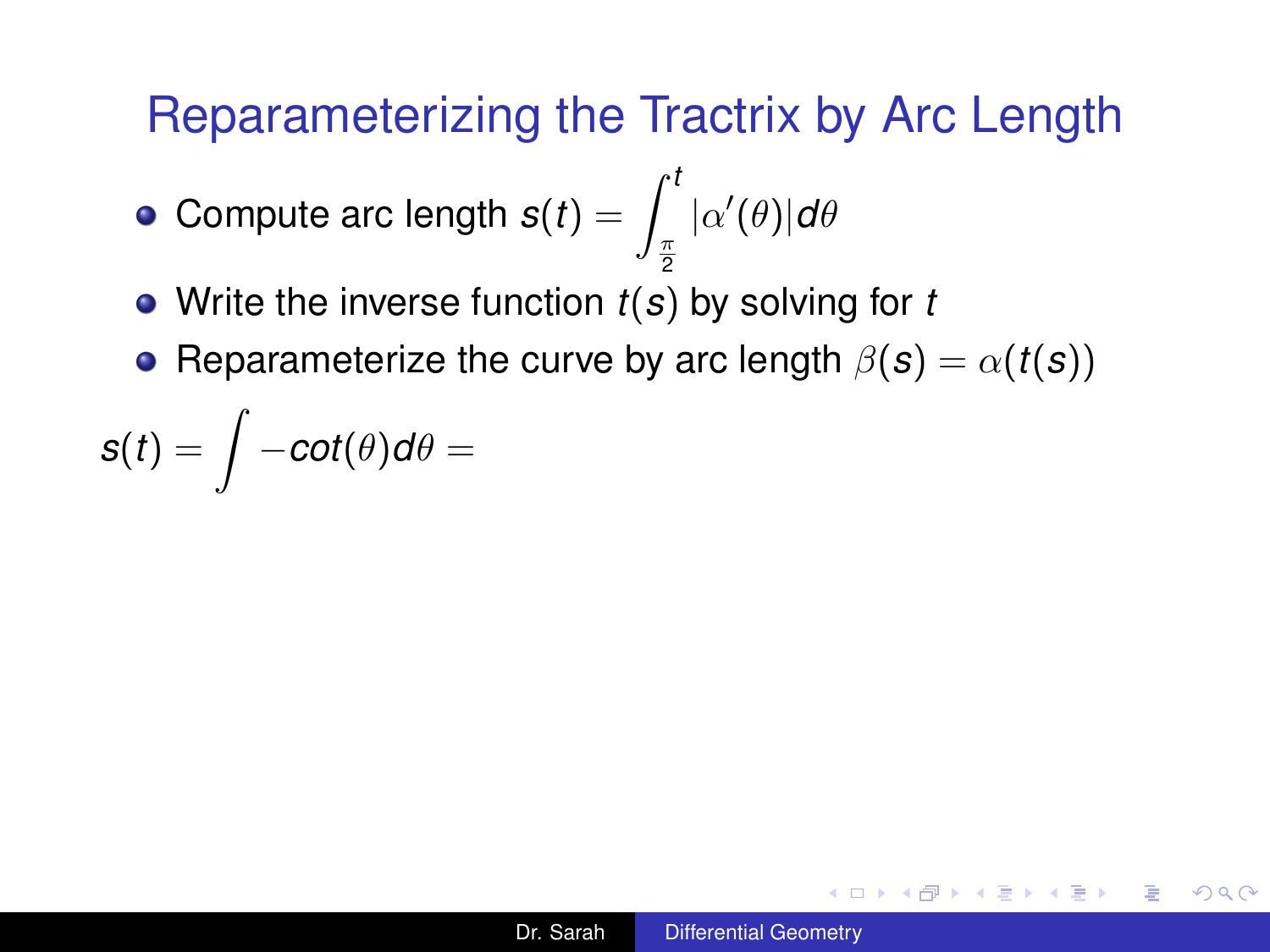- Compute arc length  $\boldsymbol{s}(t) = \int_{\pi}^{t} |\alpha'(\theta)|d\theta$
- 2 Write the inverse function *t*(*s*) by solving for *t*
- Reparameterize the curve by arc length  $\beta(s) = \alpha(t(s))$

$$
s(t) = \int -\cot(\theta)d\theta = -\int \frac{\cos(\theta)}{\sin(\theta)}d\theta
$$
  
integration by substitution  $u = \sin(\theta)$ ,  $du = \cos(\theta)d\theta$ 

$$
s = -\ln|\sin(t)|
$$
 so

**≮ロト ⊀何 ト ⊀ ヨ ト ⊀ ヨ ト** 

D.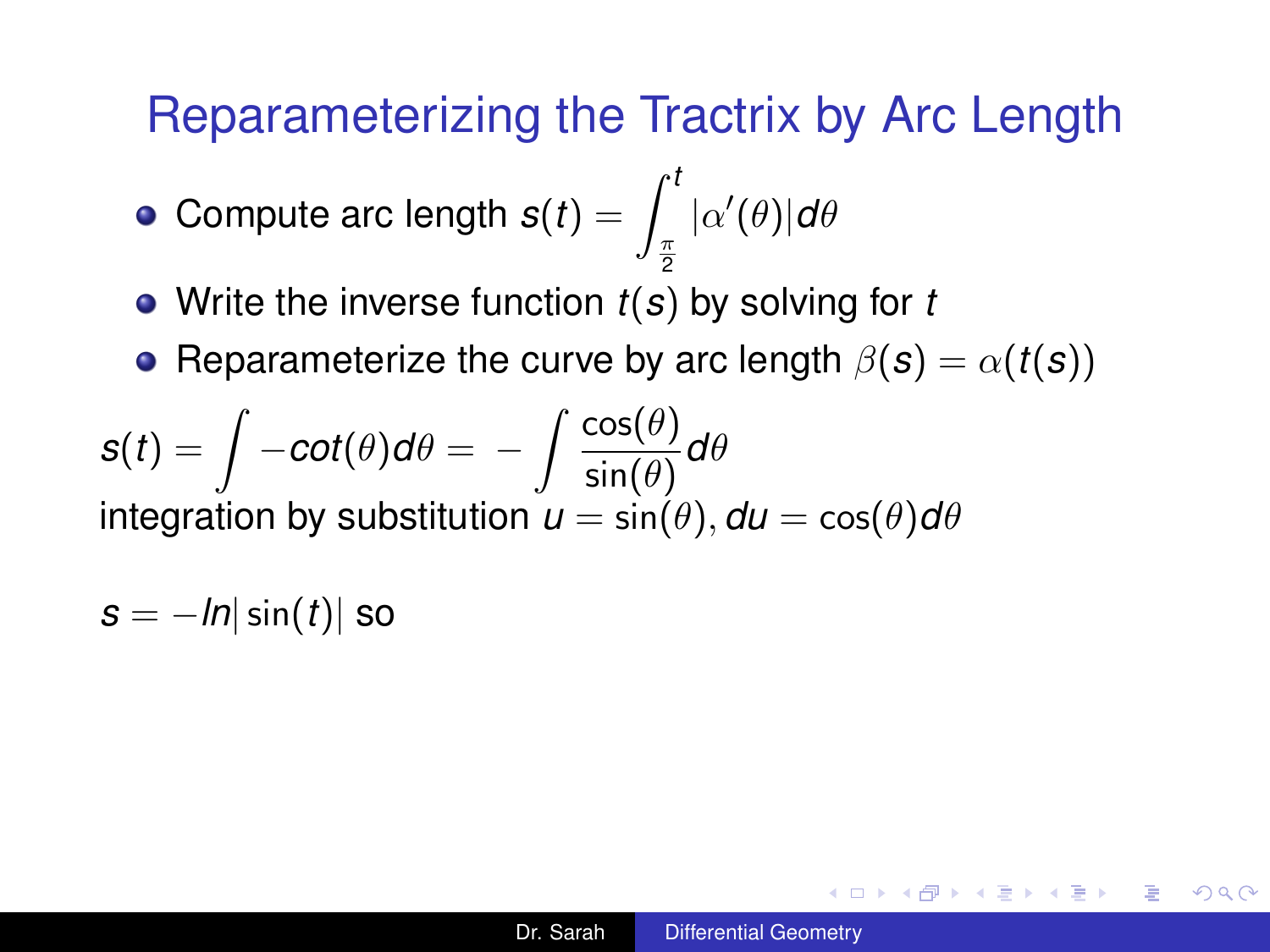2

- Compute arc length  $\boldsymbol{s}(t) = \int_{\pi}^{t} |\alpha'(\theta)|d\theta$
- Write the inverse function *t*(*s*) by solving for *t*
- Reparameterize the curve by arc length  $\beta(s) = \alpha(t(s))$

$$
s(t) = \int -\cot(\theta)d\theta = -\int \frac{\cos(\theta)}{\sin(\theta)}d\theta
$$
  
integration by substitution  $u = \sin(\theta)$ ,  $du = \cos(\theta)d\theta$ 

$$
s = -\ln|\sin(t)|
$$
 so  $e^{-s} = |\sin(t)|$  and  $t(s) = \arcsin e^{-s}$ 

**≮ロト ⊀何 ト ⊀ ヨ ト ⊀ ヨ ト** 

D.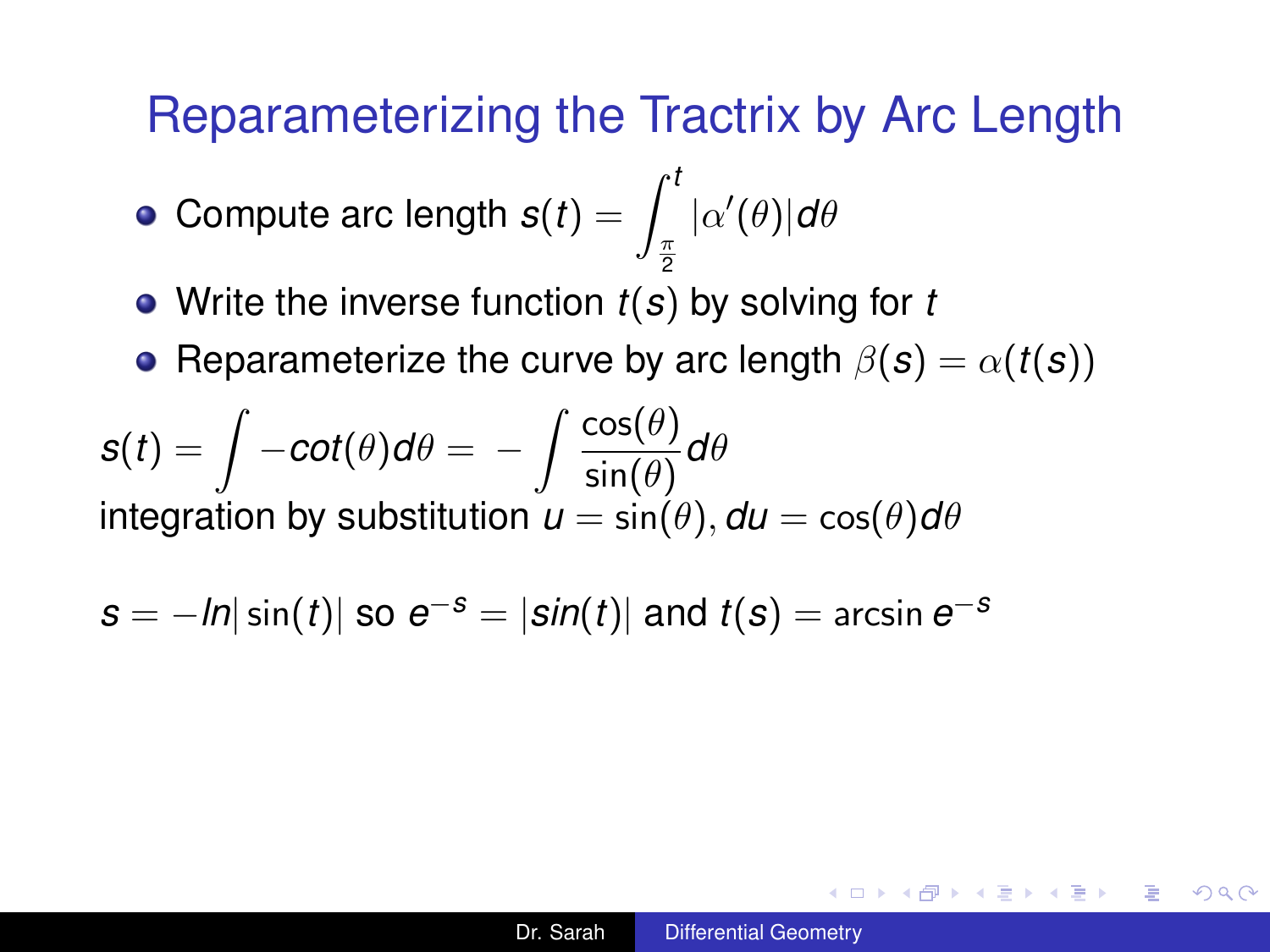- Compute arc length  $\boldsymbol{s}(t) = \int_{\pi}^{t} |\alpha'(\theta)|d\theta$
- 2 Write the inverse function *t*(*s*) by solving for *t*
- Reparameterize the curve by arc length  $\beta(s) = \alpha(t(s))$

$$
s(t) = \int -\cot(\theta)d\theta = -\int \frac{\cos(\theta)}{\sin(\theta)}d\theta
$$
  
integration by substitution  $u = \sin(\theta)$ ,  $du = \cos(\theta)d\theta$ 

$$
s = -\ln|\sin(t)|
$$
 so  $e^{-s} = |\sin(t)|$  and  $t(s) = \arcsin e^{-s}$ 

 $\mathsf{sub}$  in to  $\alpha(t) = (\cos(t) + \ln(\tan(\frac{t}{2})), \sin(t))$ 

K ロ X K @ X K 할 X K 할 X ( 할 X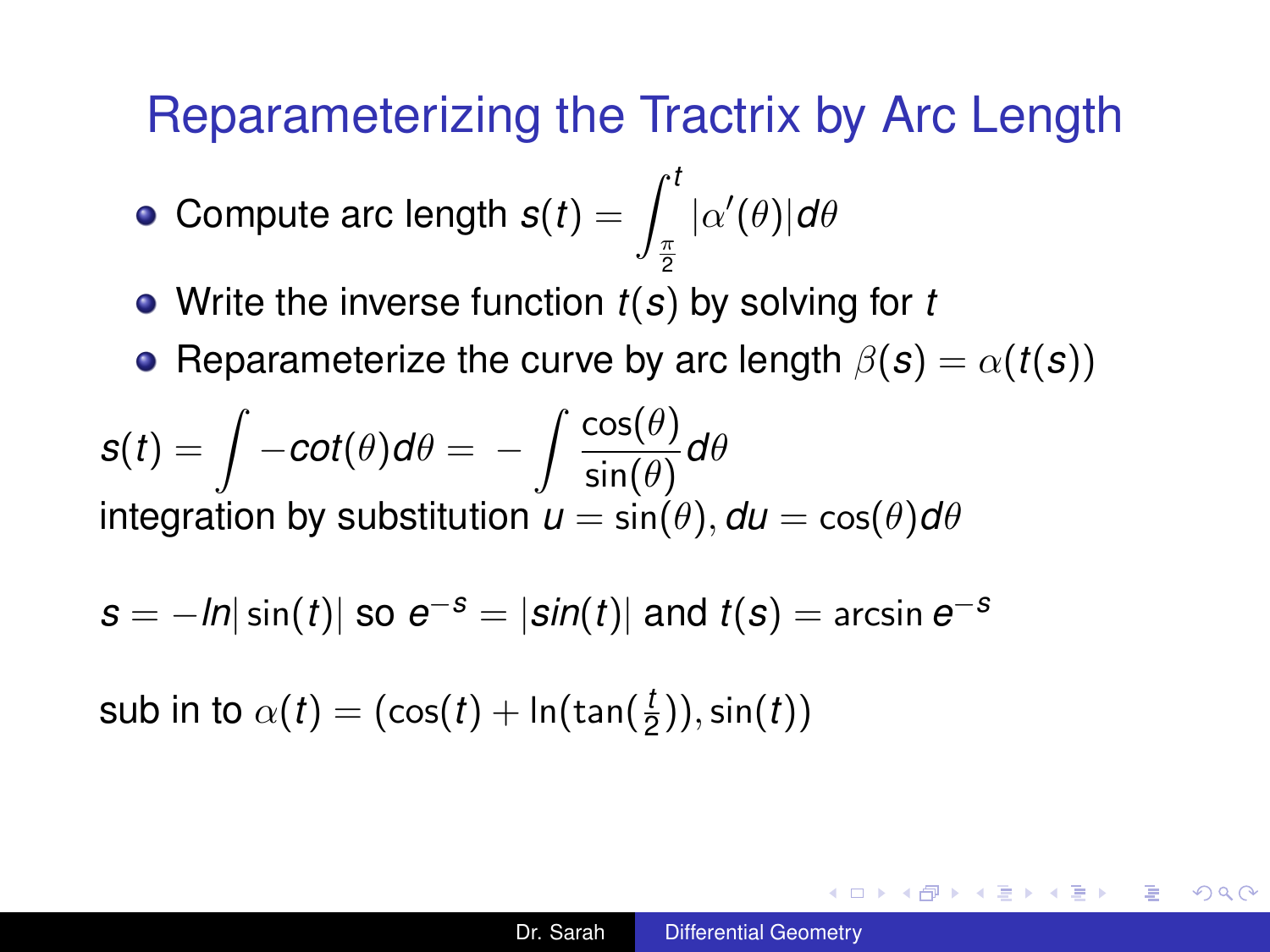- Compute arc length  $\boldsymbol{s}(t) = \int_{\pi}^{t} |\alpha'(\theta)|d\theta$
- 2 Write the inverse function *t*(*s*) by solving for *t*
- Reparameterize the curve by arc length  $\beta(s) = \alpha(t(s))$

$$
s(t) = \int -\cot(\theta)d\theta = -\int \frac{\cos(\theta)}{\sin(\theta)}d\theta
$$
  
integration by substitution  $u = \sin(\theta)$ ,  $du = \cos(\theta)d\theta$ 

$$
s = -\ln|\sin(t)|
$$
 so  $e^{-s} = |\sin(t)|$  and  $t(s) = \arcsin e^{-s}$ 

$$
\begin{array}{l} \textsf{sub in to} \ \alpha(t) = (\cos(t) + \ln(\tan(\frac{t}{2})), \sin(t)) \\ \rightarrow \ \beta(\bm{s}) = (\cos(\arcsin \bm{e}^{-\bm{s}}) + \ln(\tan(\frac{\arcsin \bm{e}^{-\bm{s}}}{2})), \sin(\arcsin \bm{e}^{-\bm{s}})) \end{array}
$$

K ロ ▶ K 御 ▶ K ヨ ▶ K ヨ ▶ ...

D.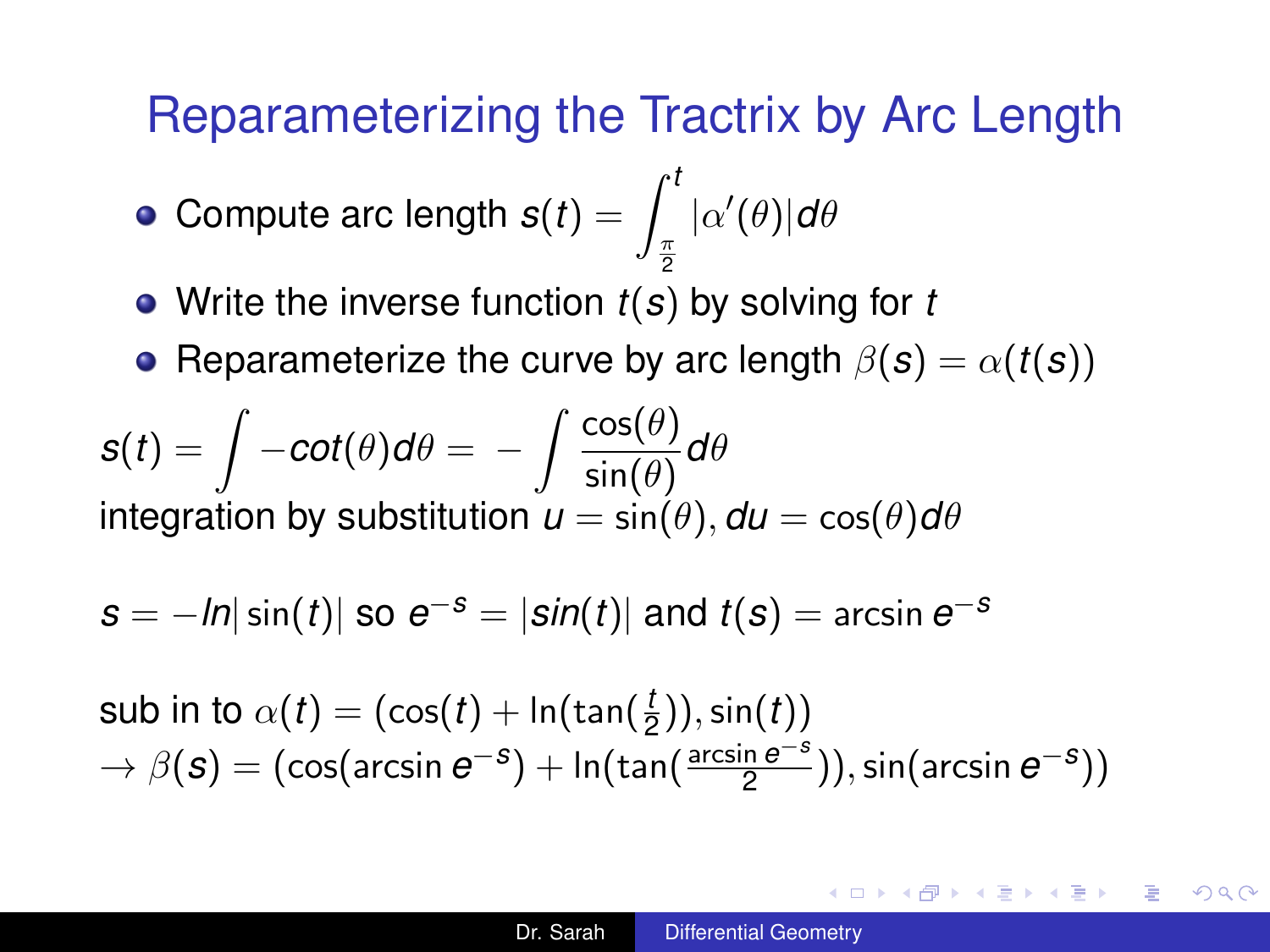Notice  $s'(t) = \frac{ds}{dt} = |\alpha'(t)| > 0$  by def *s*, FTC, and regularity. To show *s* is strictly increasing, assume for contradiction ∃*x* < *y s.t.*  $s(x) > s(y)$ .

イロト イ押 トイヨ トイヨ トーヨー

 $2990$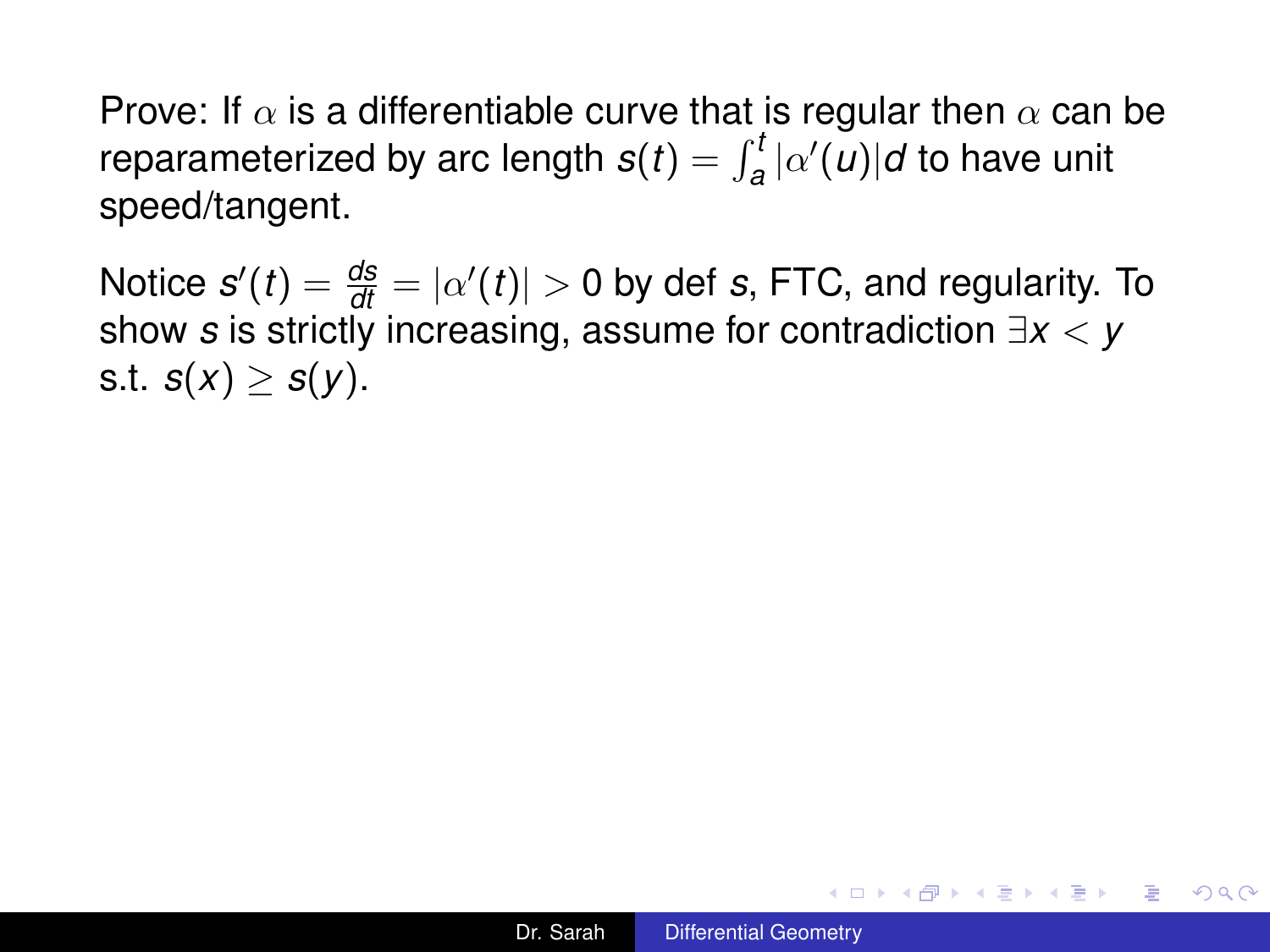Notice  $s'(t) = \frac{ds}{dt} = |\alpha'(t)| > 0$  by def *s*, FTC, and regularity. To show *s* is strictly increasing, assume for contradiction ∃*x* < *y* s.t.  $s(x) > s(y)$ . By the mean value theorem,  $\exists c \in (x, y)$  $\mathsf{interval}$  so that  $s'(c) = \frac{s(y)-s(x)}{y-x}$ 

イロト イ押 トイヨ トイヨ トーヨー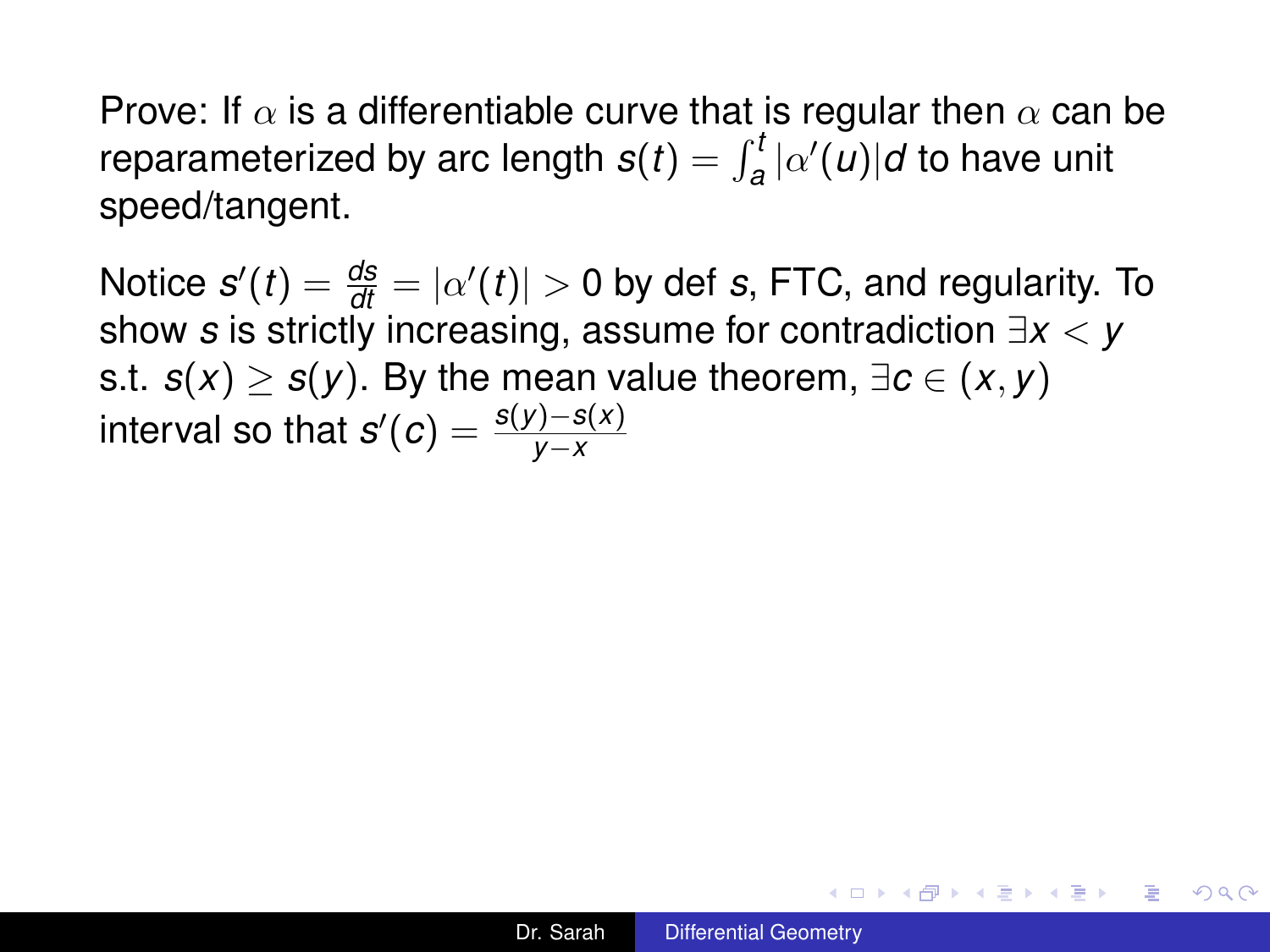Notice  $s'(t) = \frac{ds}{dt} = |\alpha'(t)| > 0$  by def *s*, FTC, and regularity. To show *s* is strictly increasing, assume for contradiction ∃*x* < *y* s.t. *s*(*x*) ≥ *s*(*y*). By the mean value theorem,  $∃c ∈ (x, y)$  $\frac{f(y)-f(x)}{y-x}\leq 0,$  contradicting  $s'(t)>0.$ Thus *s*(*t*) passes the horizontal line test and the inverse function *t*(*s*) is a function as it passes the vertical line test.

イロト イ伊 トイヨ トイヨ トー

 $\Rightarrow$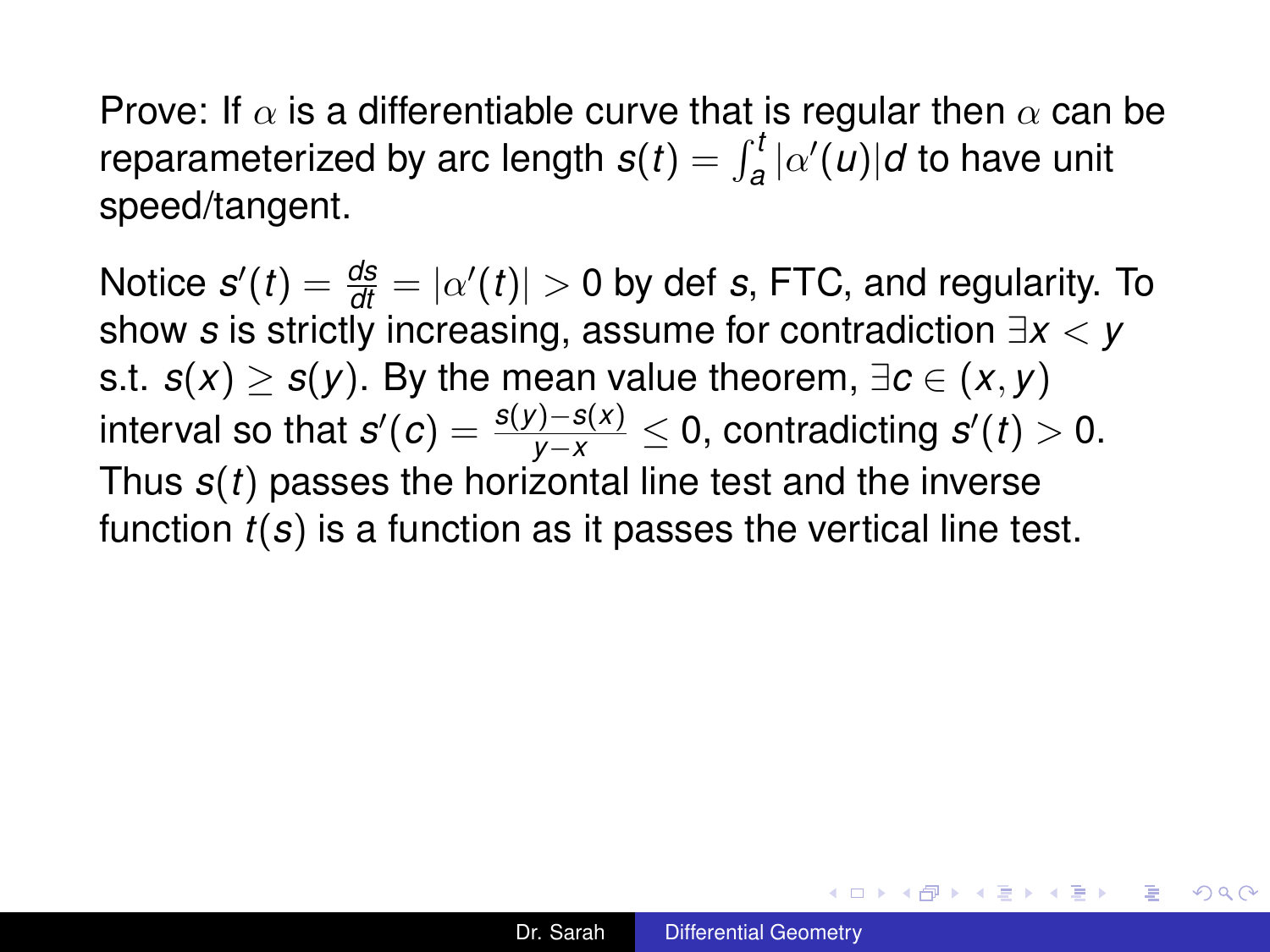Notice  $s'(t) = \frac{ds}{dt} = |\alpha'(t)| > 0$  by def *s*, FTC, and regularity. To show *s* is strictly increasing, assume for contradiction ∃*x* < *y* s.t. *s*(*x*) ≥ *s*(*y*). By the mean value theorem,  $∃c ∈ (x, y)$  $\frac{f(y)-f(x)}{y-x}\leq 0,$  contradicting  $s'(t)>0.$ Thus *s*(*t*) passes the horizontal line test and the inverse function *t*(*s*) is a function as it passes the vertical line test. To reparameterize, let  $\beta(s) = \alpha(t(s))$ . To show we have a unit speed tangent,  $\beta'(s) = \alpha'(t(s))t'(s)$  by chain rule.

イロト イ押 トイヨ トイヨ トーヨー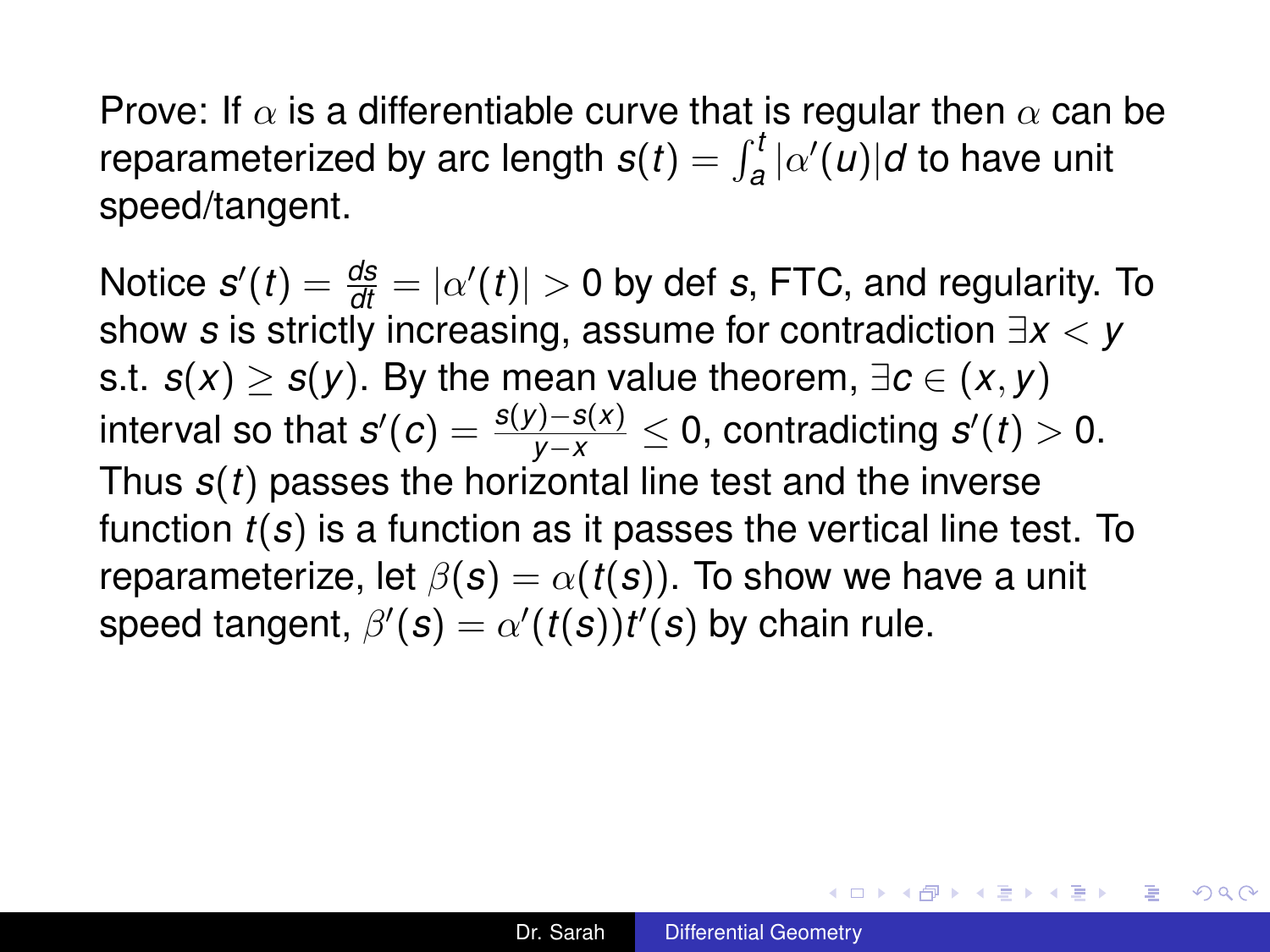Notice  $s'(t) = \frac{ds}{dt} = |\alpha'(t)| > 0$  by def *s*, FTC, and regularity. To show *s* is strictly increasing, assume for contradiction ∃*x* < *y* s.t. *s*(*x*) ≥ *s*(*y*). By the mean value theorem,  $∃c ∈ (x, y)$  $\frac{f(y)-f(x)}{y-x}\leq 0,$  contradicting  $s'(t)>0.$ Thus *s*(*t*) passes the horizontal line test and the inverse function *t*(*s*) is a function as it passes the vertical line test. To reparameterize, let  $\beta(s) = \alpha(t(s))$ . To show we have a unit speed tangent,  $\beta'(s) = \alpha'(t(s))t'(s)$  by chain rule. Then  $|\beta'(s)|=|\alpha'(t(s))||t'(s)|=\frac{d\mathbf{s}}{dt}(t(s))\frac{dt}{ds}(s)=\frac{d\mathbf{s}}{dt}(t(s))\frac{1}{\frac{d\mathbf{s}}{dt}(t(s))}\text{ QED}.$ 

Typically we won't write down a closed form solution explicitly.

K ロ X K 個 X K 差 X K 差 X (差 )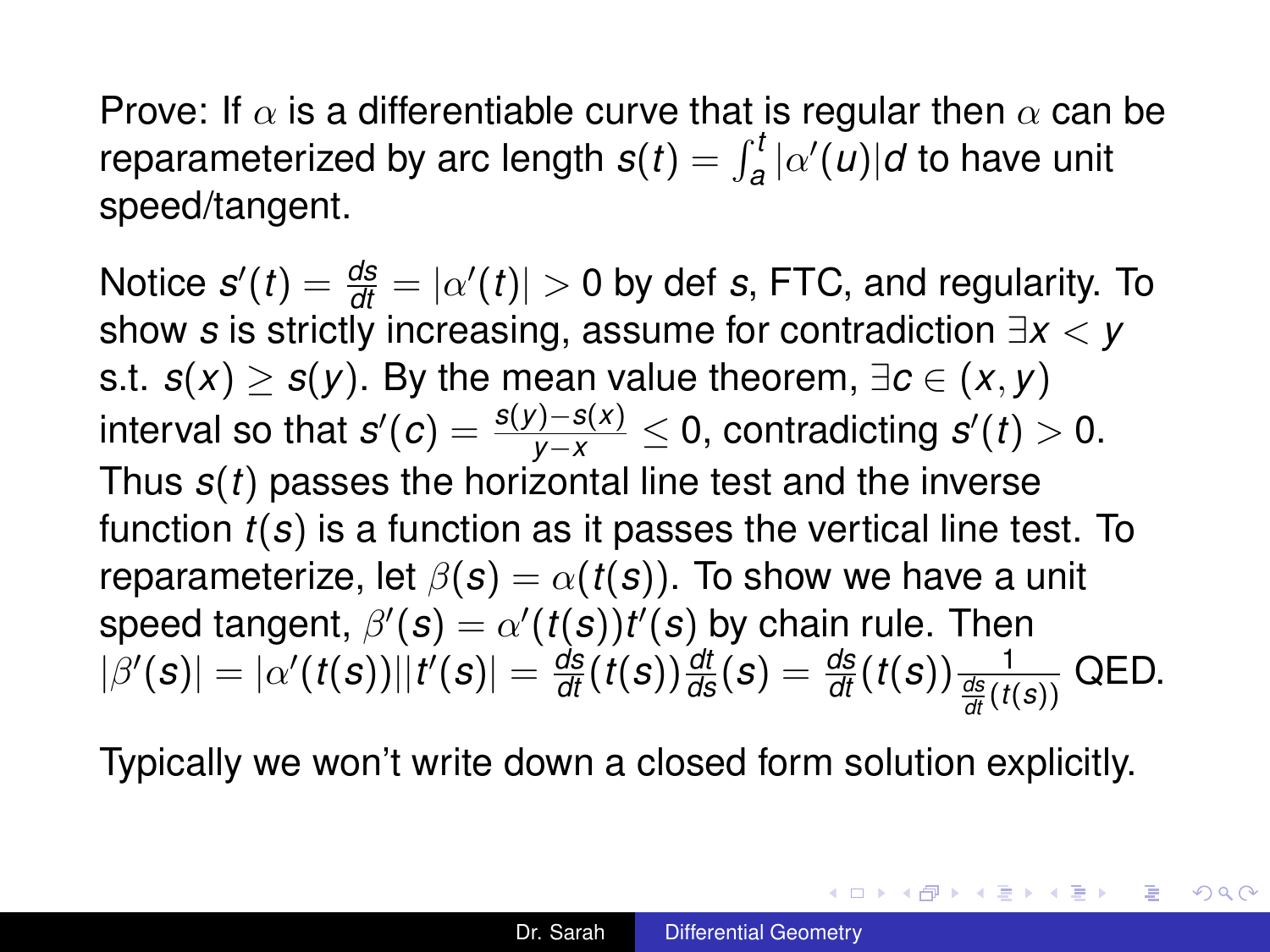#### Frenet Frame: T in TNB

The unit tangent in the direction of motion is given a special name in differential geometry and its applications: *T*  $T(s) = \alpha'(s)$  $\overline{T}(t) = \frac{\alpha'(t)}{|\alpha'(t)|}$  $|\alpha'(t)|$  $\frac{velocity}{speed}$  as we can think of  $\frac{\alpha'(t)}{\frac{ds}{dt}}$  as  $\frac{d\alpha}{dt}$ *dt ds*



 $\langle \oplus \rangle$  >  $\langle \oplus \rangle$  >  $\langle \oplus \rangle$ 

B